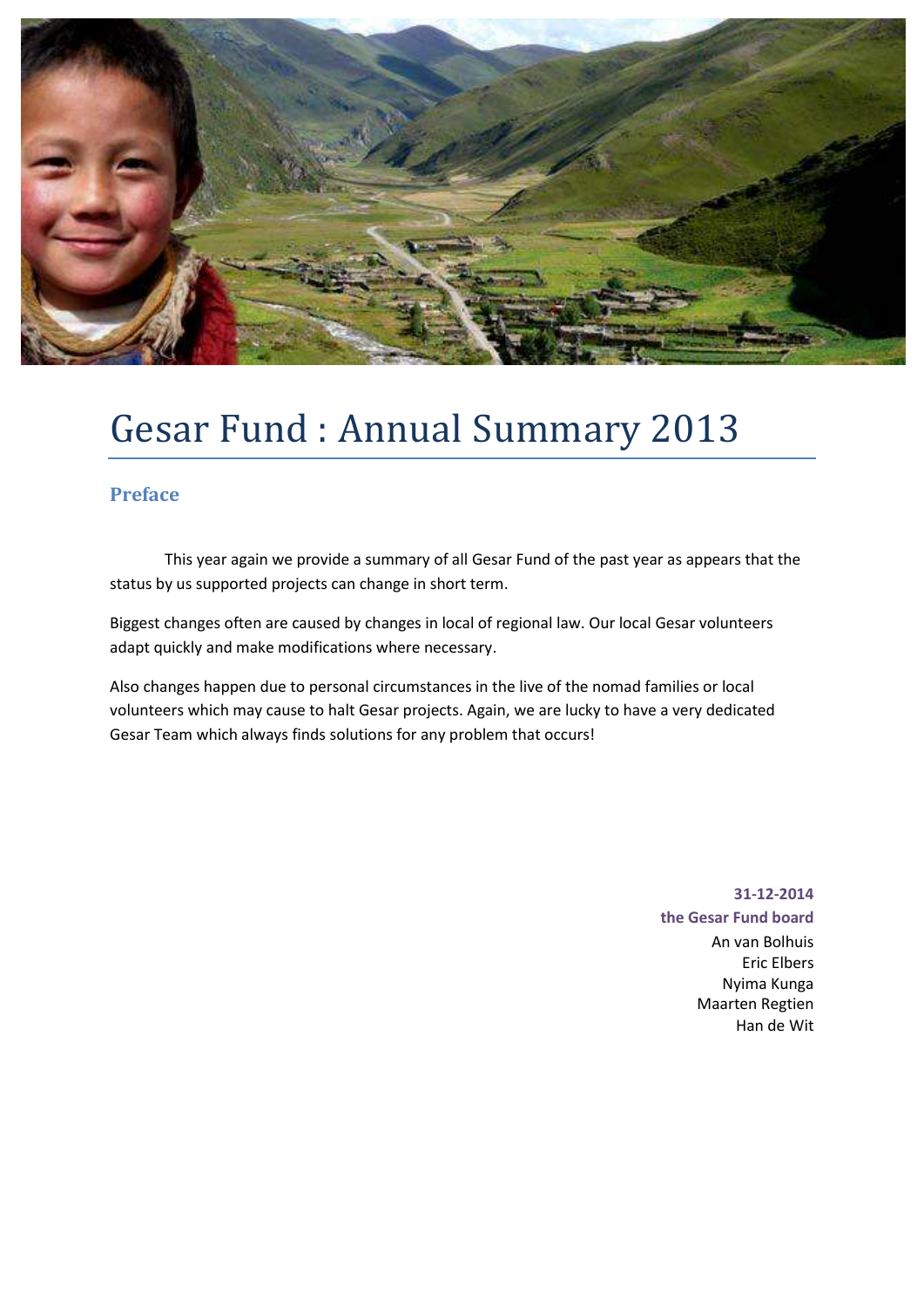

# Gesar Fund : Annual Summary 2013

### **Contents**

The annuals summary is divided in three categories:

### **1. Gesar Fund Projects**

- o a summary of the three project supported by the Gesar Fund:
	- the Education project
	- the Health project
	- the 'Family to Family' project

### **2. Donations and Annual Account**

- o a summary regarding the total of received donations and the yearly account.
- o
- **3. The Gesar Fund in the news**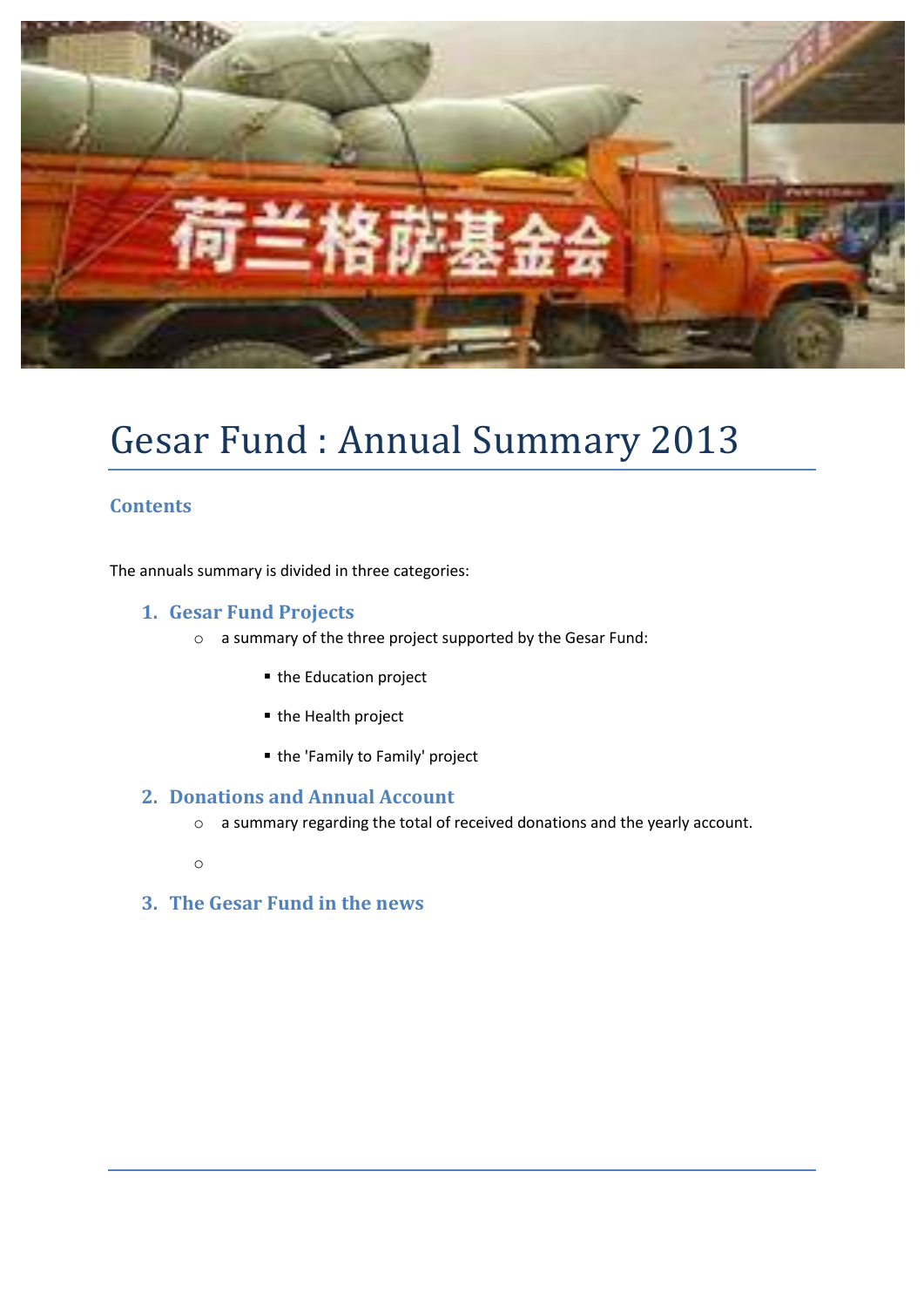

## 1. The Education Project

#### **The school nearby the Surmang monastery**

 The entire education project is executed in cooperation with the Könchok Foundation. The local execution is in hands of Khenpo Tsering, the abbot of the Surmang monastery. Khenpo Tsering reports regarding the spending of the donations to the Könchok Foundation, which on its turn reports to the Gesar Fund.

 The school nearby the Surmang monastery has been built with aid of the local population and furnished with money of the Gesar Fund. Local women are responsible for the meals for the children, two times a day. The meals (and the women) also are paid with Gesar Fund money.

 The students attend school for ten months, seven days a week. Whenever a English speaking teacher or monk passes by English lessons are organized for the children.

 In april 2013 we received via the Könchok Foundation a detailed finacial report from the abbot. een gedetailleerd financieel rapport van de abt. Last year the Gesar Fund donated 10,000 euro (~60,000 yuan). For the financial report, click [here.](http://gesarfund.nl/eng/projecten.asp?url=Education)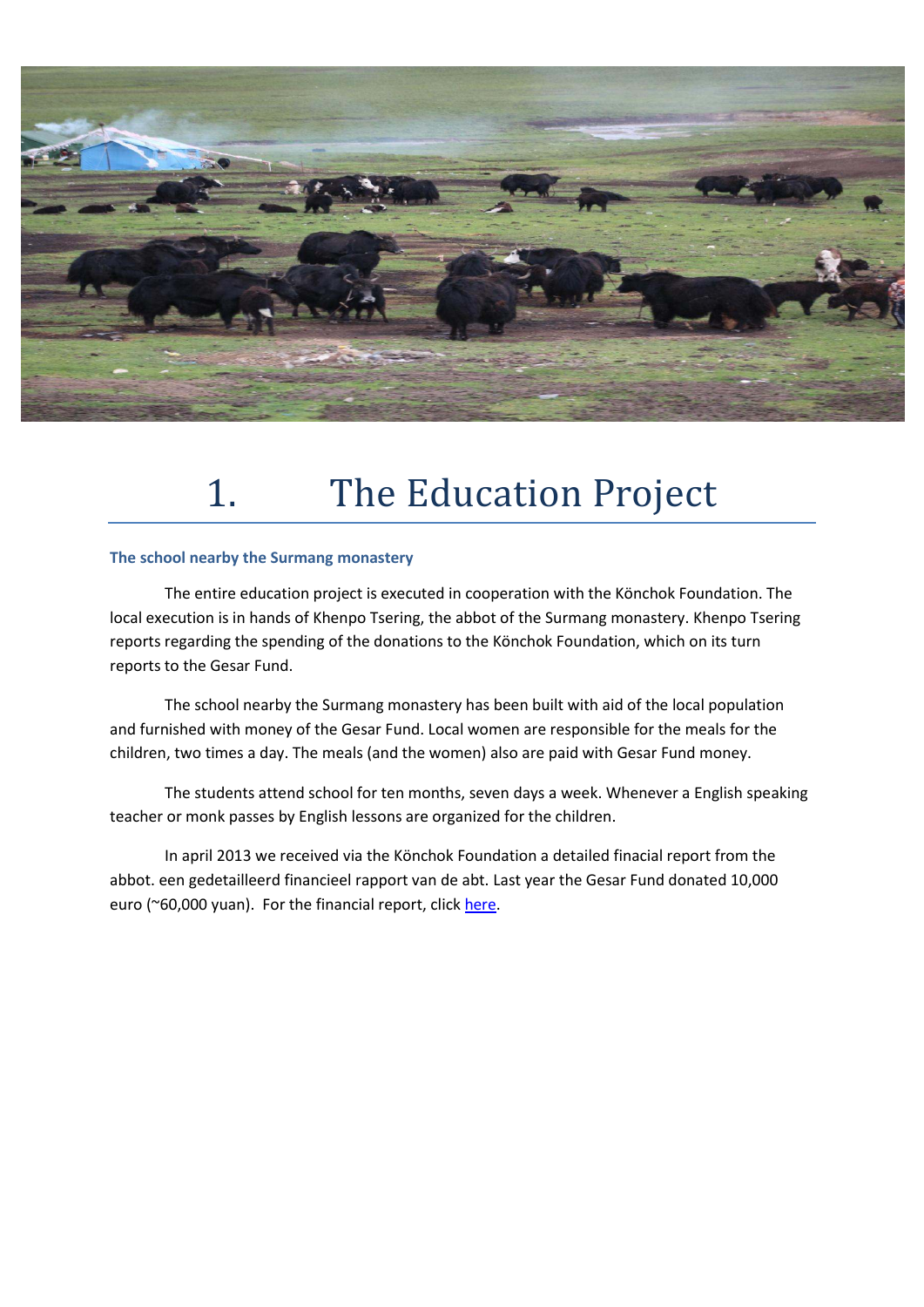

# 2. The Health Project

#### **Hepatitis in China en Tibet**

 Hepatitis, especially hepatitis B is a large health risk in China and particular in poor areas like Yushu. This project aims at testing people with hepatitis (A and B) and at vaccinating people, who do not have antibodies in the bloodstream. The costs of the vaccine and the tests are paid by the Gesar Fund. This means that the often very poor people can have themselves tested and vaccinated.

Also health education is given to the poor: is simple terms is explained what they can do themselves to prevents infections and to recover from infections. In China hepatitis still is a big taboo, like HIV is.

Although rarely people die from hepatitis B, the fear of this disease is big. Also fighting this fear is part of our campaign. And although most people can recover from hepatitis, in case of a long-term hepatitis the liver can be damaged in such an extent that special treatment is necessary. These treatments can be very costly. For now the Gesar Fund is not involved with their treatments.

In areas where Tibetans live the percentage of people who carry of have carried hepatitis is some 60 %. As most infections are transferred from mother to baby, and the baby's immune system is not yet fully developed, this causes in 90% a lifelong carrying of chronic hepatitis. En of these case some 2 % someday will suffer from levercirrose or liver cancer.

The later in life people get hepatitis, the greater the chance their body can conquer the disease, and so smaller the chance they'll develop a chronic hepatitis. The Gesar Fund Medical Team tests anyone who wants to be tested, but has special focus on testing and vaccinating pregnant women.

High on the agenda of course is education regarding this contagious decease: not only the course of the hepatitis but also how hepatitis can be transferred: via blood, or sexual contact. Not only the doctors and nurses of our Gesar Team provide the education, but also al growing number of enthusiastic volunteers.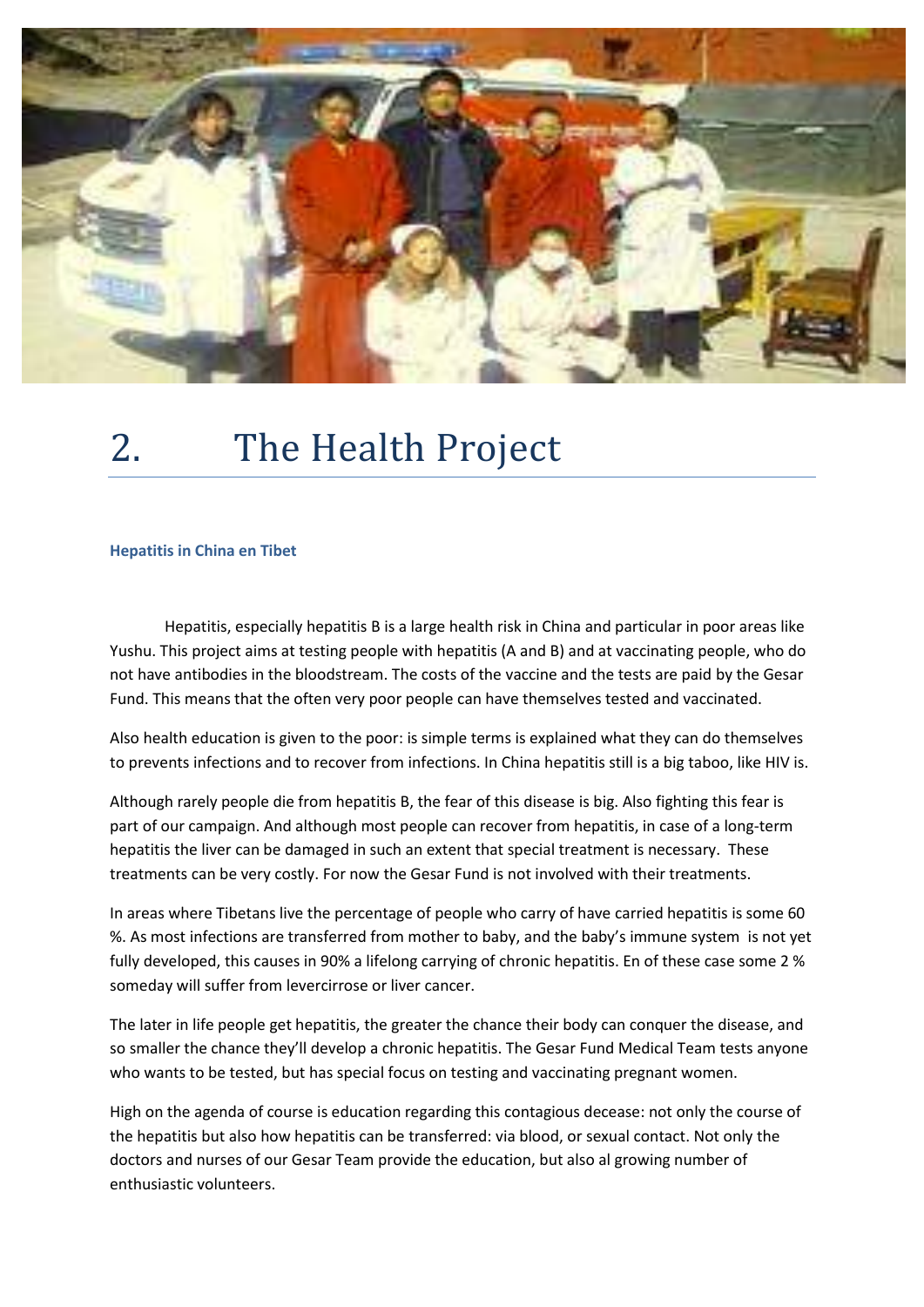For a permanent immunity three vaccinations are required. Standard procedure for the vaccination of one person is 60 Yuan (9.5 US\$). Thanks to the fact the hospital grants us discount we can offer a full vaccination for 45 Yuan (7 Euro).

#### **Gesar Ambulance**

In cooperation with the Communal Hospital in Chindu the Gesar Funsd executes the Fighting TB project. With our ambulance our doctors visit, test and treat the people in the remotest areas. As the ambulance was so much used by the doctors it also was stationed at the hospital.

In 2013 to our regrets the hospitals policy has changed so that from now on the doctors will have to do all the Gesar work exclusively in spare time whereas before they were allowed to do the Gesar work partly in working hours.

This means the ambulance is not used anymore a great deal of the week and we decided to relocate it to a private parking. The hospital doctores and nurses still will use the ambulance of course to do the TB project, but it now also can be used by other Gesar volunteers for emergency transportations to the hospital ánd health education.

#### **X-ray Equipment**

 The x-ray equipment in the Gesar ambulance is operated in an unsage manner discoverd boardmembers Eric Elbers and Nyima Kunga during our yearly *Checking our Aid*. The x-ray technician is not wearing a lead jacket, nor is there a dividing wall.

We are working on an solution.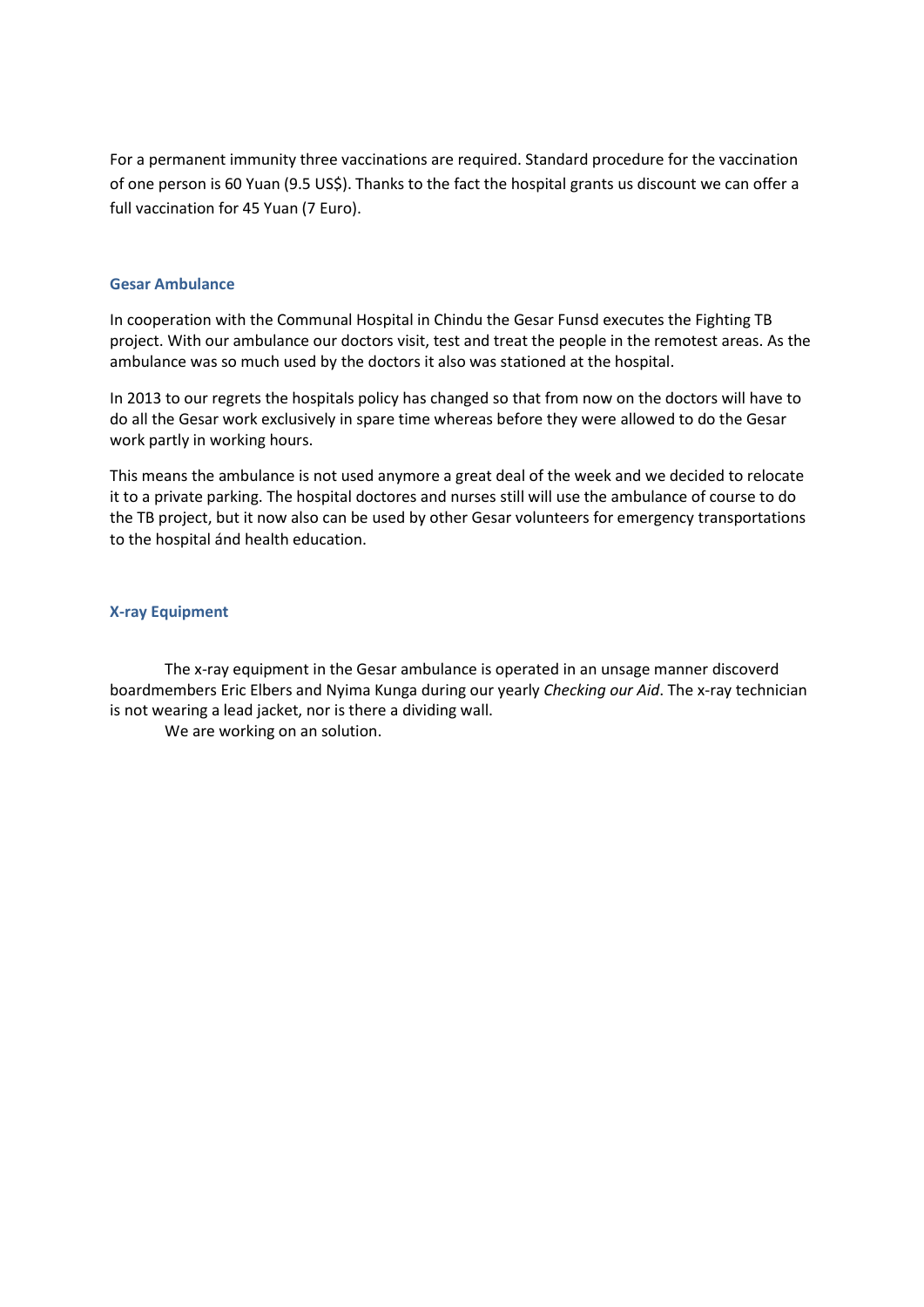

# 3. The Family to Family Project

#### **Family to Family: a succes!**

 As in 2012 the Family to Family projects appeared to be succesfull. There are some changes which are mentioned below. The biggest succes this year is that the building of the **Gesar Community Centre** largely has been completed.

#### **The Gesar General Store en the Gesar Bakery**

 The **Gesar General Store** (opened in oktober 2012) sells good quality grocery stores (quality is not for granted in China) and diverse general needed products. Also selfmade clothing is sold.

 With the General Store profit 2012 steamovens have been bought to start a bakery. Also the **Gesar Bakery** appeared to be succesfull. The bakery however rather soon has been moved to Zhenzing, due to the fact that a Chinese supermarket was opened nearby our bakery and that in Zhenzing a monastery is located nearby the bakery.

 Also half of the General Store inventory has been transported to the bakery. Boardmembers Eric Elbers ann Nyima Kunga found the General Store closed during their visit and heard that the current manager is less motivated than the pprevious manager.

#### **Het Gesar Community Centre**

In 2012 teh nomad families suggested if it would be possible too create a space where they could train each other in practical professions as tailor or carpenter. The board decided to invest into buying a piece of ground to crate the centre. The project officially was blessed by a lama, but it took more than a year before the building could start as foundations only can be constructed during summer. The buildings allready there had to be removed as they were too rundown.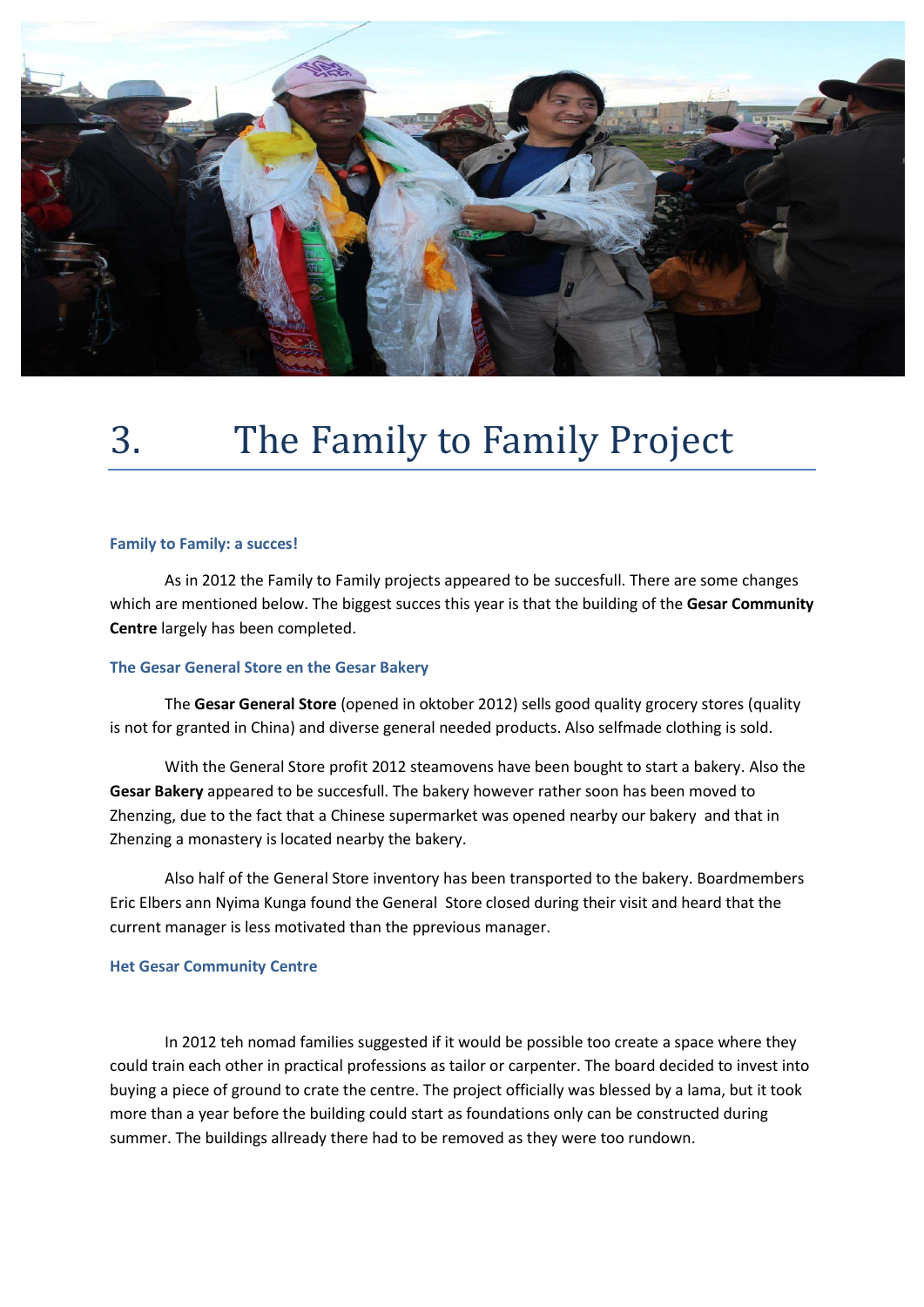So in summer of this year the foundations were constructed and boardmembers Eric Elbers and Nyima Kunga performed a fisrt spade ceremony during which they buried a thangka with blessed herbs. A few days after the ceremony construction started and largely was completed in november.

There are two buildings situated in a 90<sup>°</sup> angle. By this means we can create an entrance on each adjoining road, as it still is not clear which of those roads will become 'major'.

On the outside shops are planned and on the inside a childcare unit. The proposal is to have a nice courtyard with a stupa and on the side opposite from the buildings a roofed open air place with prayer wheels. The idea is to create a haven for people, coming from the busy street were the main entrance will be.



The main entrance to the courtyard and the shops needs to be inviting as the land is not situated directly on the main street. Take a look at all photos and videos of the Centre on our 2013 - Gesar [Community Centre - Building photopage!](http://www.flickr.com/photos/gesarfund/sets/72157635292205260/)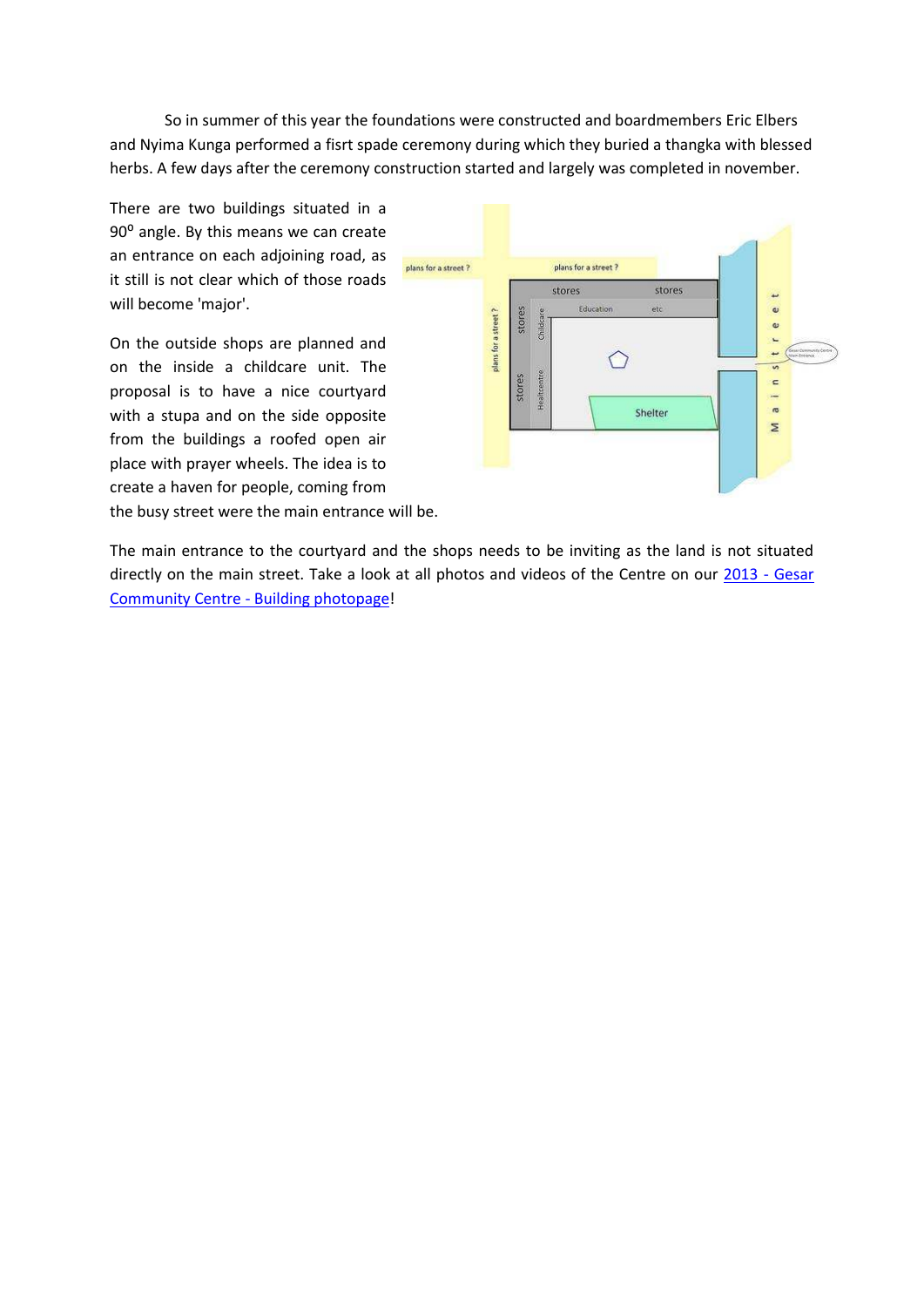

# 2013 - Donations en Annual Account

The total of received donations in 2012 is **25.194 euro.**

The Annual Account can be found under [this](http://www.regtien.info/pages/gesarfund/Stichting%20Gesar%20Fund%20Jaarrekening%202012.pdf) link.

**Het Gesar Fund board thanks all donators!**